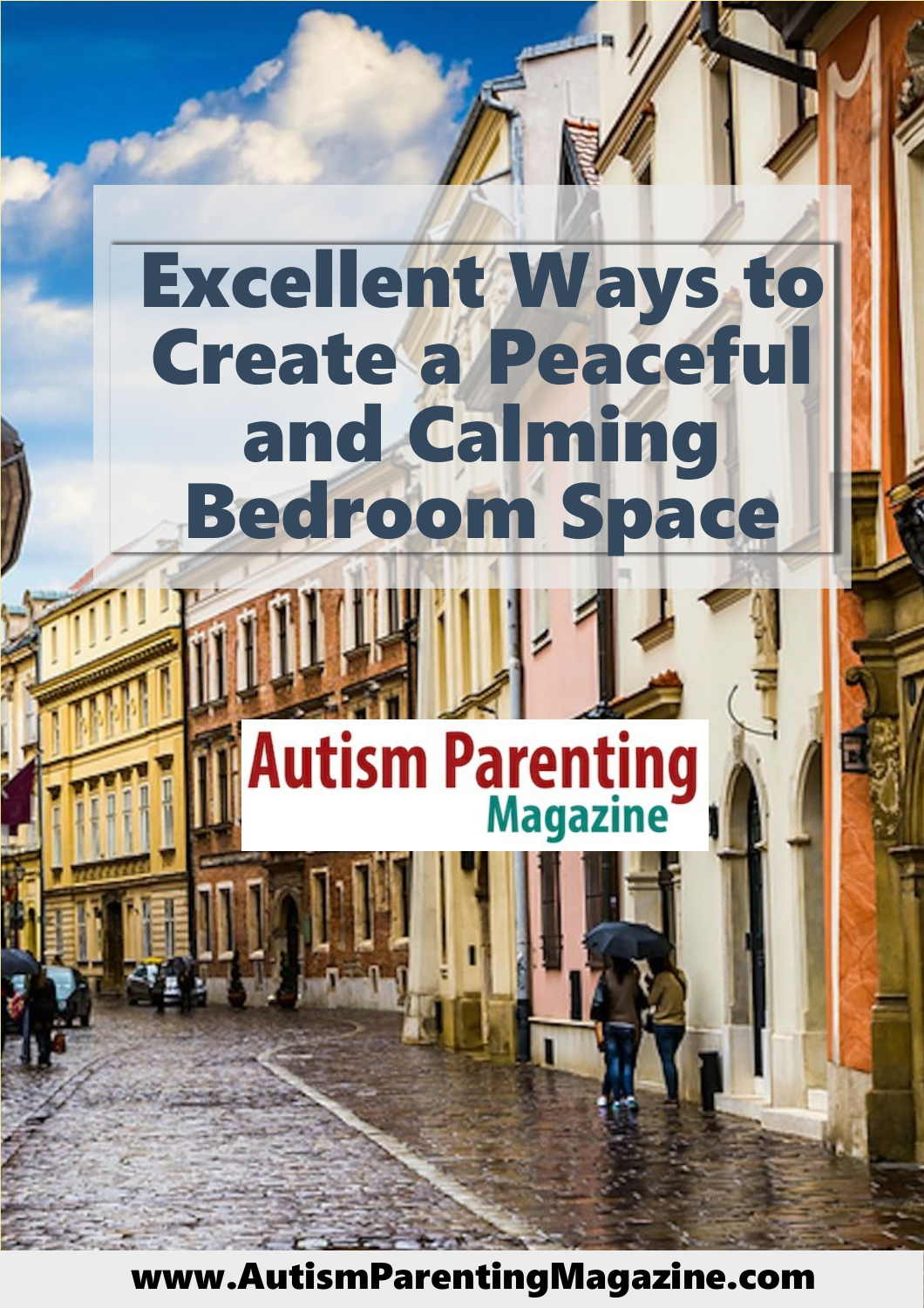# Excellent Ways to Create a Peaceful and Calming Bedroom Space

Phones, television, computers, wires galore. Sound effects, flashing lights. Here they come, hit the floor! Sensory Overload Is The Malady Of Modernity There is no question that the over-stimulation of our senses is out of control and has become a huge cause of stress and anxiety. Some of us can work around it and others can't possibly begin to filter it. Everyone has been forced to be amultitasker,whether we can handle 'it' or not. This sensory assault creates a vicious cycle of external affecting internal chaos. Chaos **Nisual Noise Bensory Overload <b>B** Stress **R** Anxiety **R** Chaos The manifestation of Internal Chaos can surface as hyperactivity, anger, depression, lack of sleep, physical pain and many other symptoms often overlooked or misinterpreted. This article is relevant to all of us  $\sim$  children and adults. We are all affected, we are all Onthe Spectrum



**WAYS TO CREATE A** PEACEFUL AND CALMING **BEDROOM SPACE** 

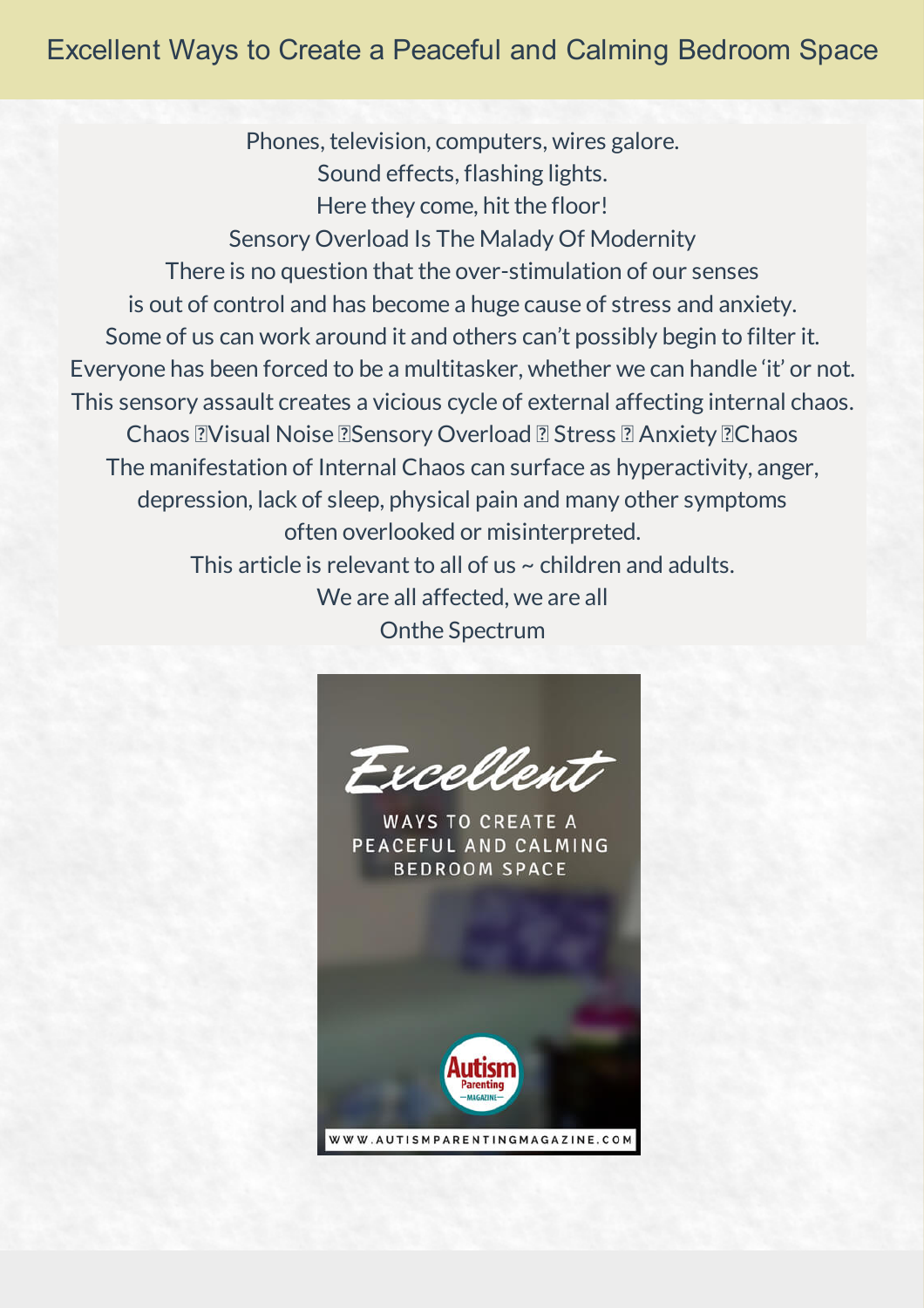#### Pinit

Carolyn Feder is a Licensed Interior Designer and the founder of Sensory Interior Design. For years she has successfully helped families with children on the spectrum create colorfully pleasing and relaxing spaces combining her experience in the interior design industry along with psychology and synesthesia. Feder believes a holistic approach can transform a 'hostile' space into a healthy environment. We asked Feder to share her advice regarding the best ways to create a peaceful and calming bedroom space while taking in consideration the needs of a child on the spectrum.

# **Q. What do you think is the biggest mistake made when attempting to design a room for a child on the spectrum?**

The biggest mistake is thinking that designing a healthy bedroom for a sensory child has to be expensive. That's really not the case if it's done correctly from the start. Parents are overwhelmed with many decisions that revolve around the care of their child. Spending money without a plan and the proper guidance in an attempt to make things better can have undesired results as does thinking that the 'look' of a child's bedroom is secondary to more pressing needs.

Our design firm doesn't believe in following trends nor do we design children's rooms around fashion statements that are meant for adults. We handle every project with great thought and present our findings as a prescription towards the child's comfort and well-being. The space a child awakens to and drifts on to sleep at night should be calm, safe and always welcoming. A place of peace and sensory replenishment, never a place of discomfort or isolation.

**Q. Which colors are most conducive to relaxation for a child on the spectrum and why?**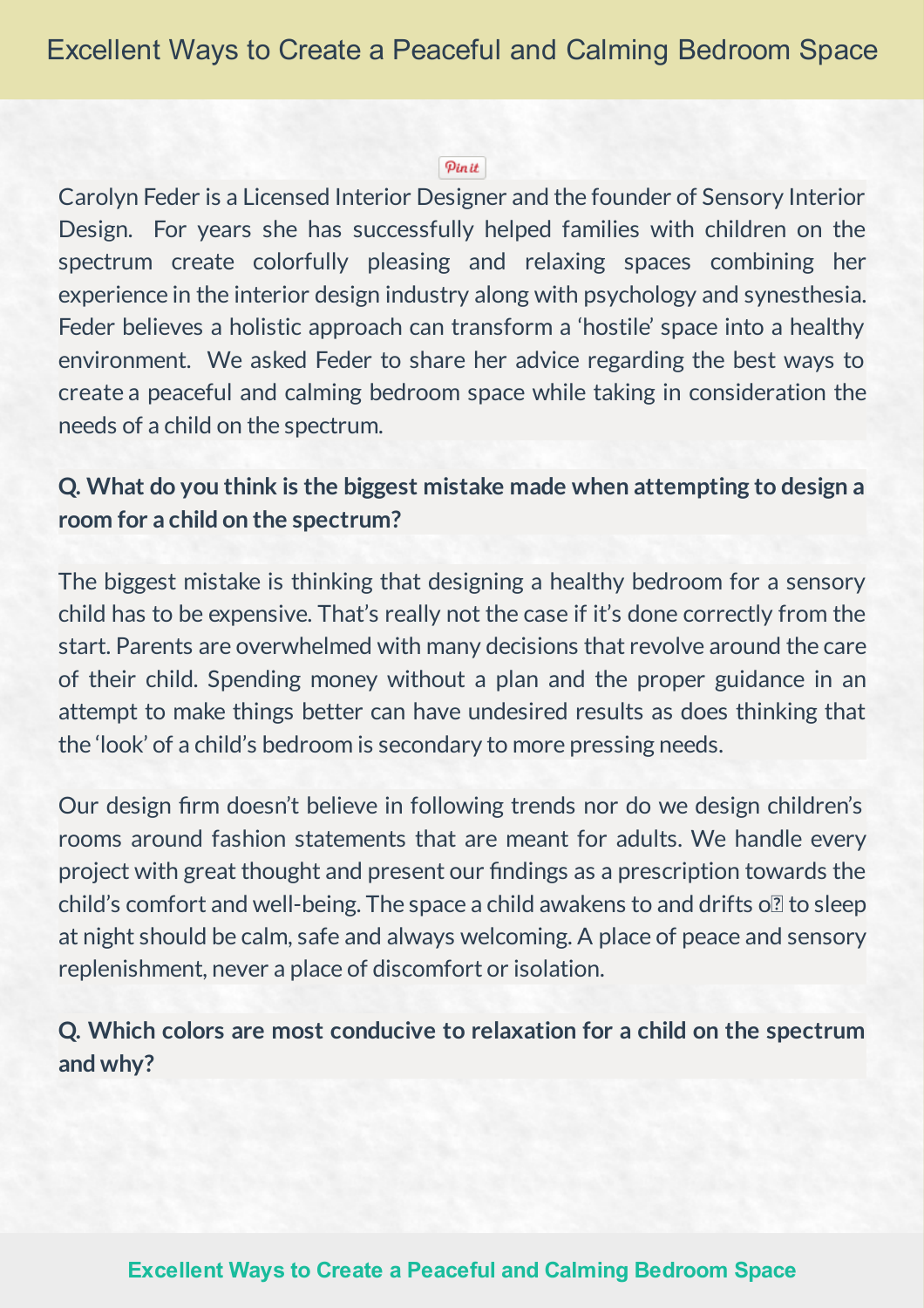Colors allect our mood, how we process information, how we function and perform tasks. Reds, oranges, yellows and white are over stimulating and can be highly disturbing, whereas blues, greens, purples, browns and black are soothing and comforting. We educate parents, family members and caregivers to not only be aware of the colors that surround the children, but also what people wear around sensory kids of all ages.

I know of a case where a loving aunt visited her nephew on a regular basis. The family wondered why he'd be so happy to see her sometimes and other times he'd turn away from her and cover his eyes. Did I mention she enjoyed wearing white clothes and bright red lipstick? Many children on the spectrum have a difficult time falling asleep and staying asleep due to their high sensitivity to stimulation that others are able to filter out. Colors are as disruptive as sound, scent, texture, etc..

# **Q. Do you nd lighting is an important element in creating a comfortable space?**

Absolutely, lighting is high on my list and filtering light by various means is recommended. There are so many di**llerent options and architectural factors to** consider when choosing window coverings that it's best to discuss them individually with each client.

Dimmer switches are great soothing mechanisms for any age and when it comes to light bulbs. My favorite type of light is natural sunlight and when that's not available, the closest to it are incandescent bulbs marked as SoI White, Daylight, Reveal or Full Spectrum as well as LED's. On the 5ip side, I have very strong and well-founded opinions about 5uorescent bulbs, whether in tube form or the new spirals which contain dangerous levels of mercury. They distort natural colors, buzz and strobe at very high frequencies. As they lose power, the strobing lessens and they 5ash like a camera which can create tiny injuries to the brain that are conducive to headaches,migraines,seizures andmore.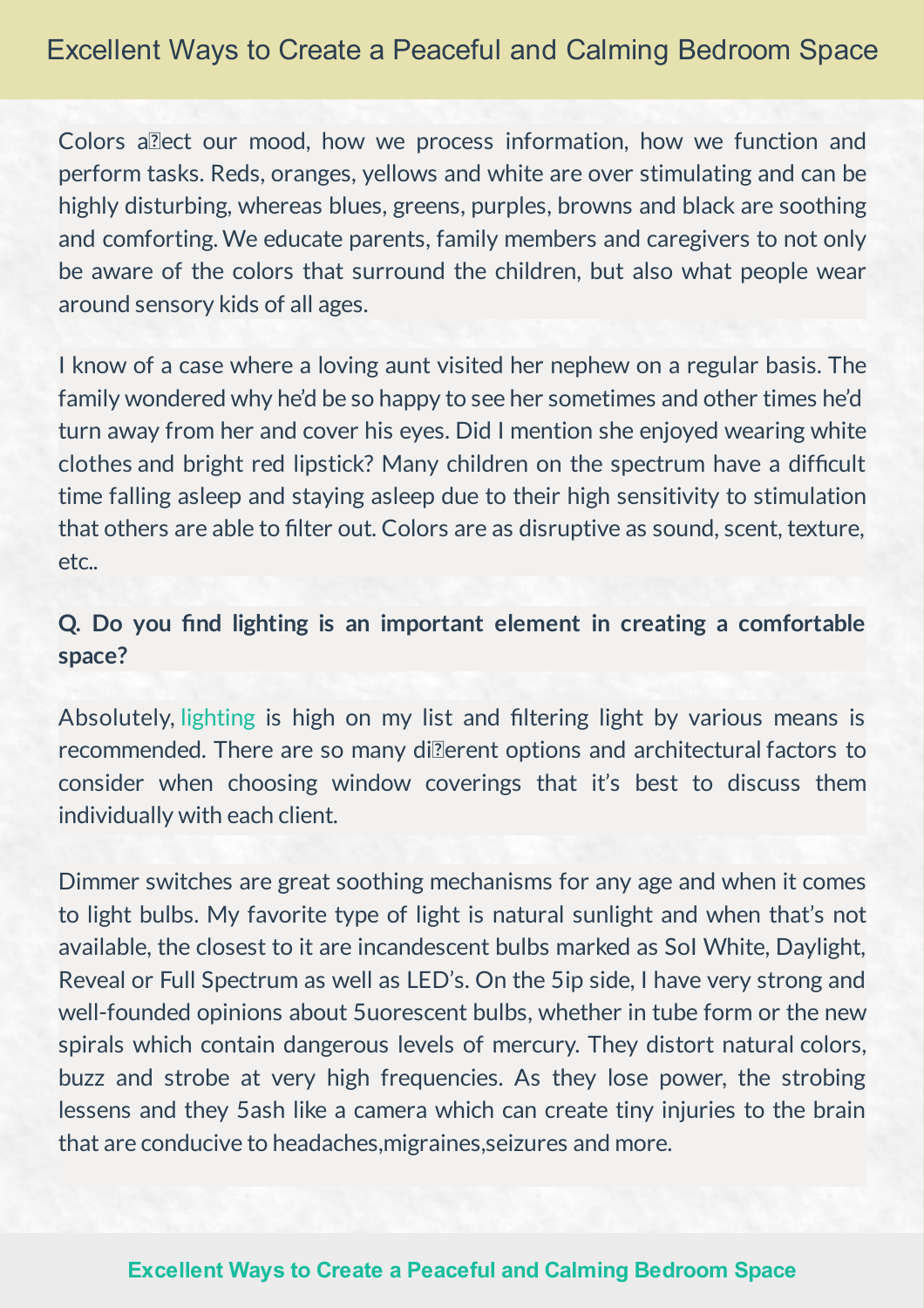Fluorescent bulbs should not be in circulation at all, but until then I will inform and prevent everyone I know from using them, especially anyone on the spectrum.

#### **Q. What is your opinion on electronics in a bedroom?**

White noise machines and projected images on walls or ceilings are soothing, so our design firm is very supportive of them and encourage their use to help induce relaxation and eventual sleep. As opposed to computers, loud games and their many wires should be removed from bedrooms of all children and adults. Electronic devices are addictive, stimulating and disturbingly hypnotic.

# **Q. What about bedding, do you have suggestions for parents to make things more comfortable forchildren at bedtime?**

I recently spoke to someone who was concerned that her very active boys were not sleeping through the night. She was stunned that my first question was about the color of their room and bedding. The answer didn't come as a complete surprise.

The room was white with red sheets and plaid comforters. Even the finest cotton with the highest thread count couldn't possibly override the problem they had inadvertently created. Soft sheets and soft colors go hand in hand, comforters in solid colors with a themed pillow is more than sullectiont for a child's room. Whether lights are  $\circ$ ? or on, colors and patterns emit vibrations which a? lect brain waves in a positive or negative fashion. My firm recommends placing one picture per wall, related in theme for a tranquil feeling instead of filling it with visual clutter. We prefer to have natural landscapes, abstracts with soft curves and spirals versus straight lines and angles.

#### **[Excellent](http://www.autismparentingmagazine.com/excellent-ways-to-create-a-peaceful-and-calming-bedroom-space/) Ways to Create a Peaceful and Calming Bedroom Space**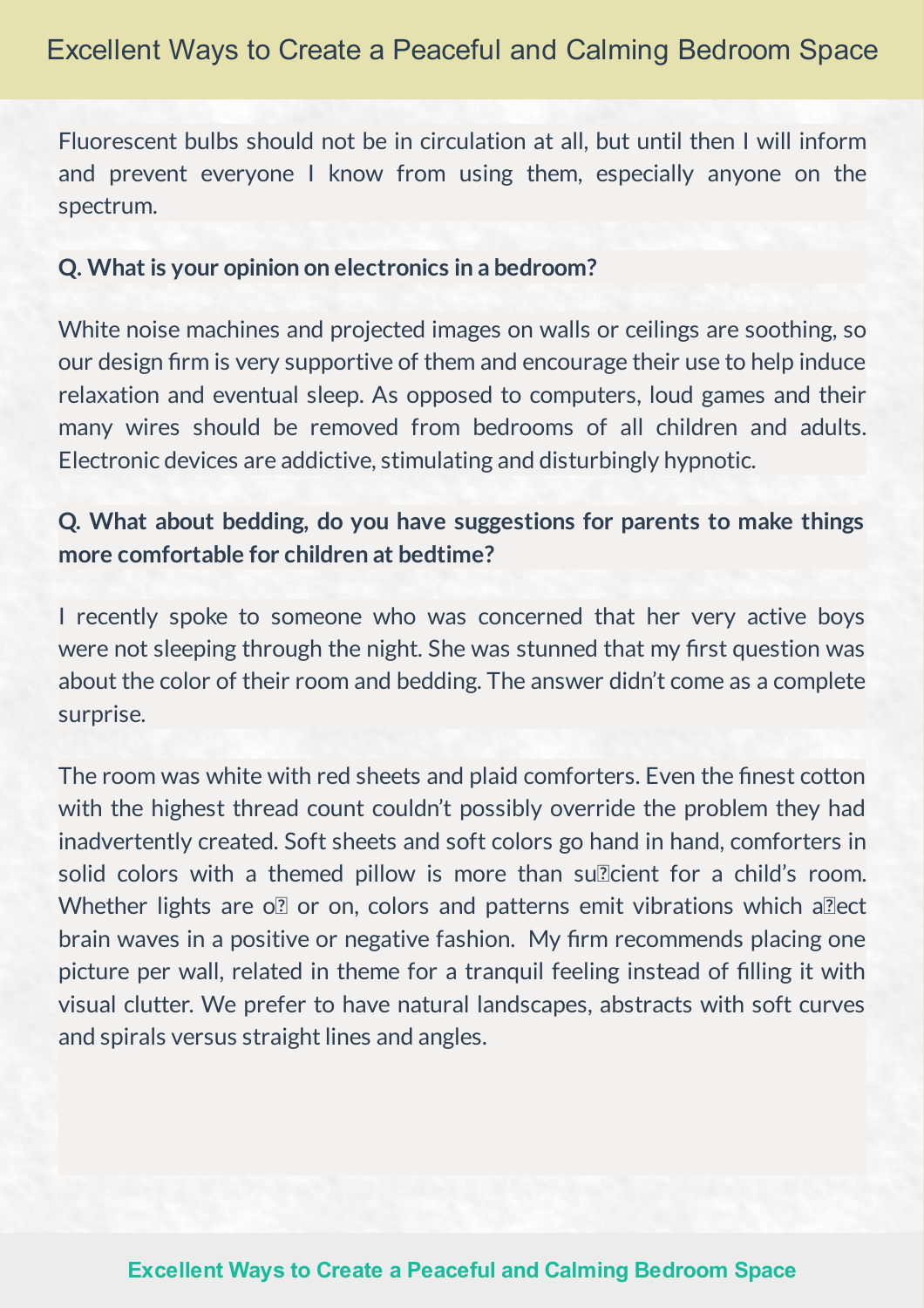Weight-like texture may be calming to some and very upsetting to others. Therefore, weighted blankets have to be prescribed by a professional supervising sensory integration needs not to be confused with sensory environmental needs. Labeled covered storage with non-see-through containers are easy to maintain. They are best kept in closets or on shelves. Non-see-through containers with tops prevent spillover which also contributes towards creating a 'visually quiet' room.

#### **Q. How do you recommend parents divide the space in a bedroom?**

If the room isn't large enough to divide into stations, all attention needs to be placed on the room's primary function which is relaxation and sleep. If the room is large enough for stations, our categories are easy to remember **SPEL**: **S**leep, **P**lay, **E**njoy, **L**earn.

We worked with someone in a home where the child wasn't sleeping because the bed was against a large window that had plastic vertical blinds that didn't work, were always partially opened and made noisewhen brushed against. The only full wall had a desk and a dresser that no one used; the bed got moved and the extra furniture will be donated. Beds should be furthest from windows and placed against a full wall, never against windows or doors. We encourage the Play, Enjoy and Learn stations be by a window if at all possible to receive all the nutrients that come from natural sunlight.

#### **Q. What type of flooringwould you recommend andwhy?**

This is an important category to test by getting a child's input for positive responses or negative reactions. Practicality and sound absorption are very important factors to consider for these special clients who deserve the most sensory friendly spaces possible. If they prefer slick, smooth surfaces, then natural wood is an excellent option.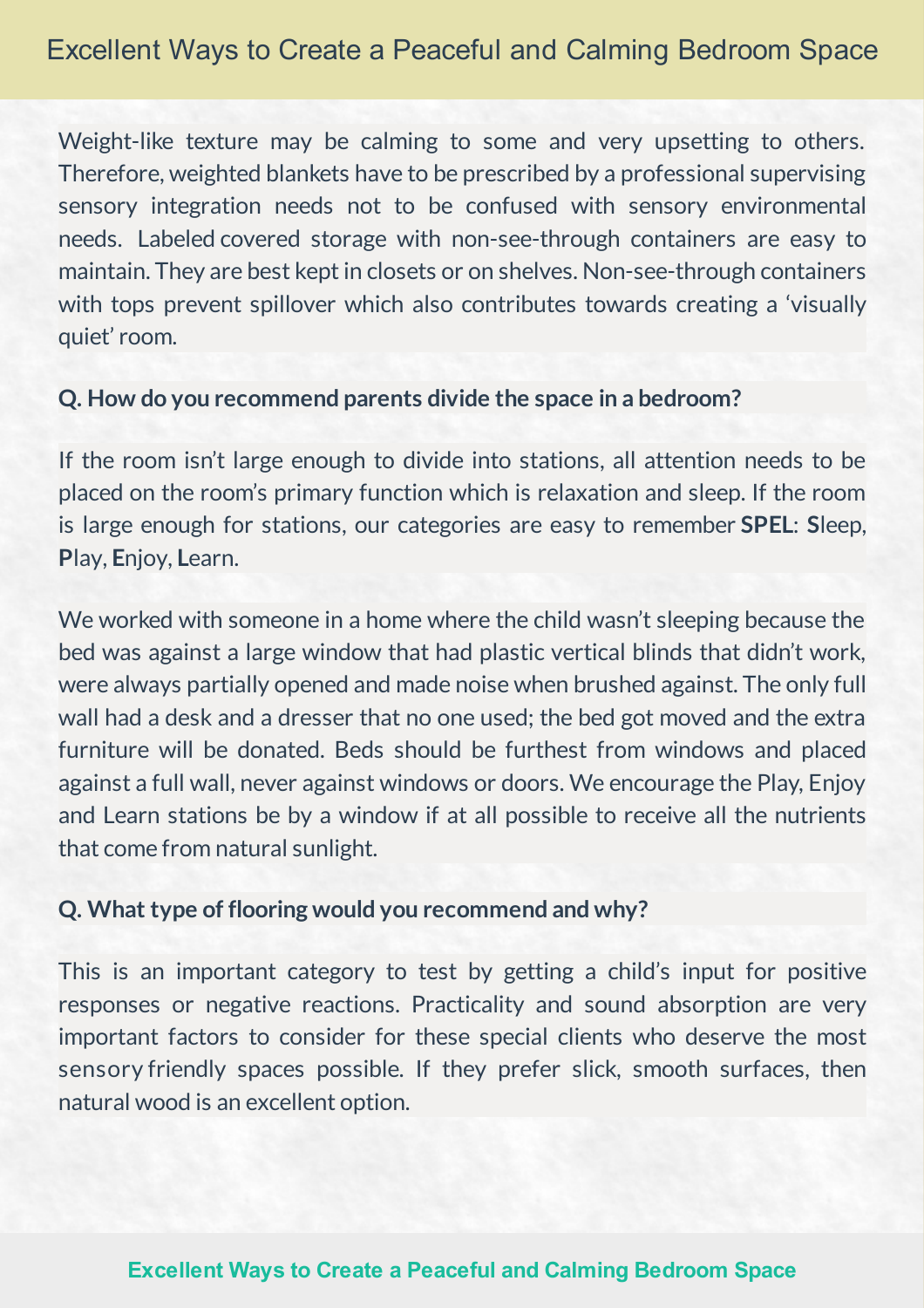Avoid laminate floors that look like wood, they make a lot of noise. There are vast selections of vinyl planks that look very much like real wood, they are softer and warmer to walk and play on, easy to maintain and oller somewhat better sound absorption than laminate. Should the child prefer soft snuggly textures, carpet is better, barring allergies to certain fibers. Carpet tiles work well because they are easy to install and replace. Patterned selections or checkerboard ellects are absolutely out of the question because they create tremendous anxiety. Why? Because children perceive the color changes as holes they can fall into. Porcelain tile olers zero sound absorption, though practical to care for, it's cold to the touch and very hard in case of falls.

## **Q. If you were designing a room for a child with autism from scratch, what type of furniture would you recommend?**

My preference is always wood. If the natural grain shows through, I would select one that doesn't have a high gloss nor that it has red, yellow or orange undertones, preferably neutrals to grey or dark brown. If painted, espresso, charcoal or black are our top favorites.

#### **Q. Do you have any safety suggestions for parents when designing a room?**

Wood elements with rounded corners are safe and feel good to the touch. Select blinds and shades that can be ordered with safety cord features. Avoid glass, metal and be aware of sharp corners at low levels. Cover any unused electrical outlets and avoid having lamps with exposed cords plugged far from where they are being used. Electrical cords and area rugs are serious tripping hazards for everyone. A couple of little known sensory o**nders are dryer sheets and air** fresheners of all types, they are filled with hazardous chemicals.

**Q. If parents are on a tight budget, what would you recommend they focus on most when putting together a room?**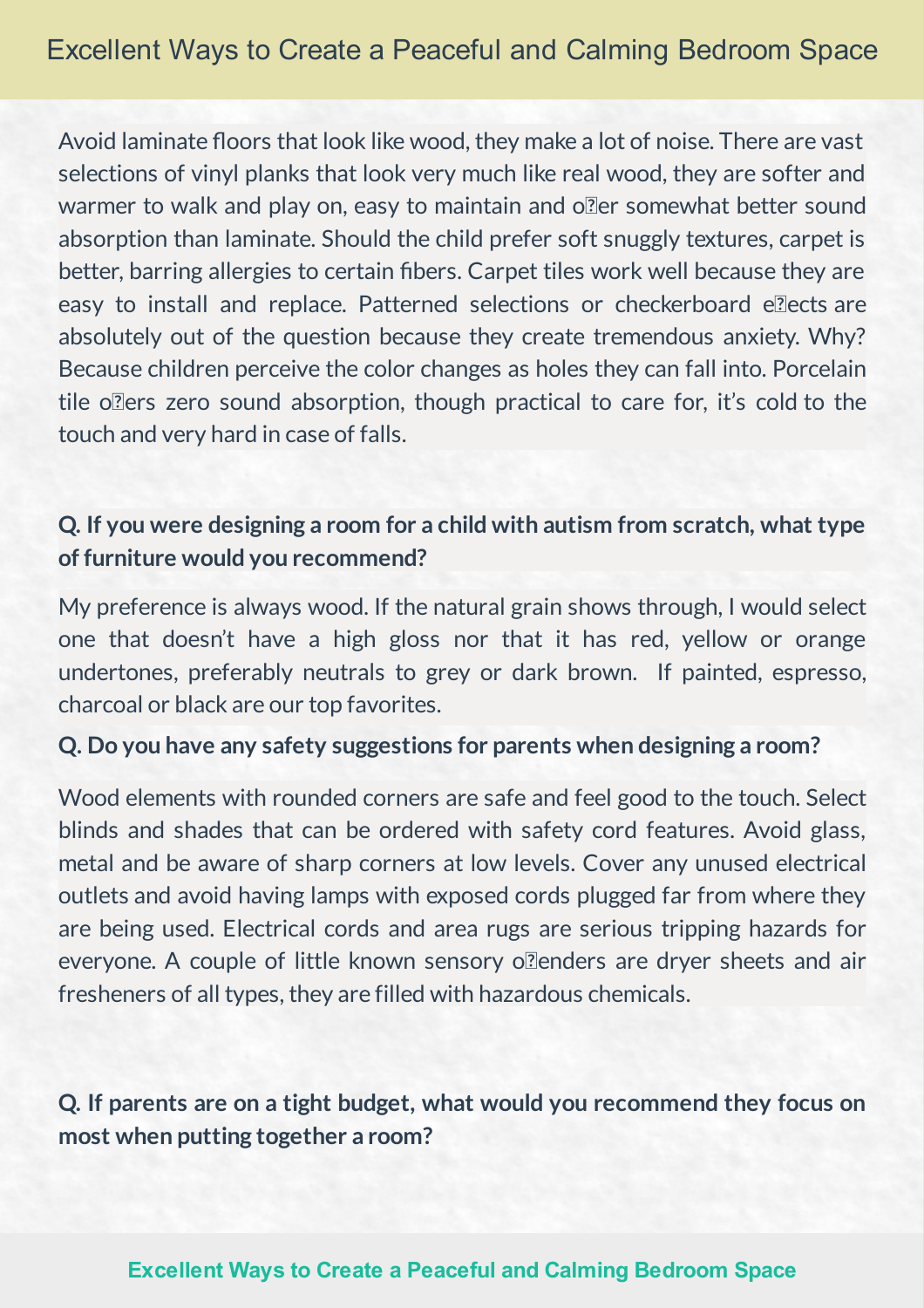Excess and clutter create anxiety, therefore, discarding and donating while organizing is the hardest and the most rewarding experience. Sensory Interior Design projects are all about removing and rearranging things not bringing more in. Our organizational systems have to be logical and comfortable for the end user, otherwise things don't get put away and the clutter will continue to accumulate. Many an occasion, I have redone what 'conventional' organizers devise for a client because the standard formula is incongruent with how the homeowner thinks.

#### **Space Organization = Sensory Balance.**

Sensory Interior Design's consultations are allordable and key to making healthy decisions and practical purchases the first time around.

#### **SENSORY BALANCED BEDROOMS:**





Multipurpose areas with various work stations are an excellent use of space. Our specialized assessments determine what's best as you wake and the last thing to experience at night.

#### **[Excellent Ways to Create a Peaceful and Calming Bedroom Space](http://www.autismparentingmagazine.com/excellent-ways-to-create-a-peaceful-and-calming-bedroom-space/)**